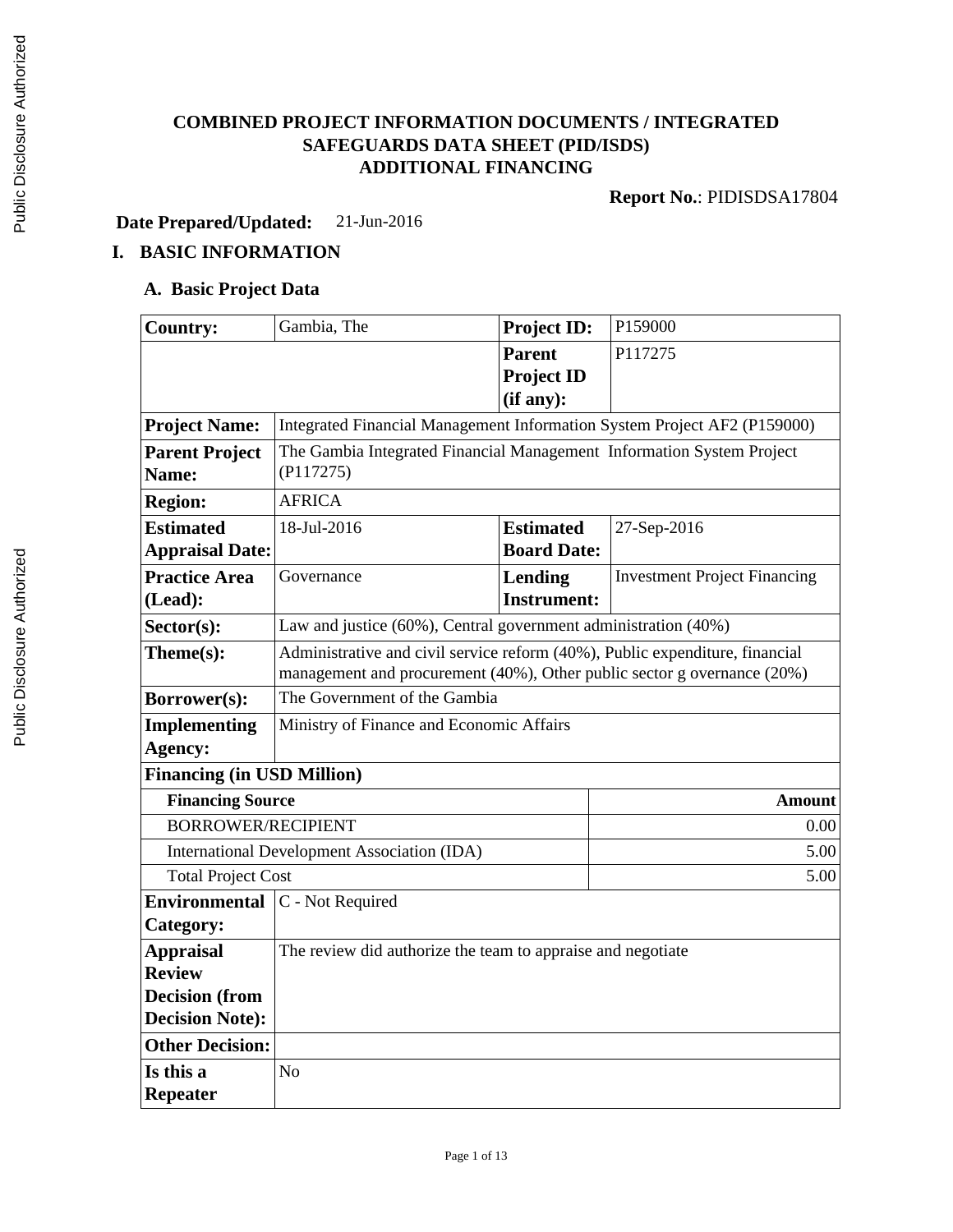| $ \mathrm{project?} $ |  |
|-----------------------|--|
|                       |  |

#### **B. Introduction and Context**

#### **Country Context**

The Gambia is a small economy that relies primarily on tourism, agriculture and remittances inflows, and is vulnerable to external shocks, as illustrated most recently by the West Africa Ebola crisis and the poor 2014 harvest. It is the smallest country on the African continent, and stretches on 450 kilometers (km) along the Gambia River. Its 11,285 km2 area is surrounded by Senegal, except for a 60 km Atlantic Ocean front. With a population of 1.8 million and 173.6 persons per  $km\hat{A}^2$ , The Gambia is one of the most densely populated countries in Africa. In 2014, the West Africa Ebola outbreak in neighboring countries and inadequate rainfalls significantly impacted tourism and agriculture. These exogenous shocks, along with fiscal and monetary policy slippages in recent years, have depressed real gross domestic product (GDP), and likely contributed to an upswing in outmigration from already high rates.

Real GDP growth averaged 2.9 percent in The Gambia in the past decade through 2014, but contracted by 0.4 percent in per capita terms. Weak GDP growth outturns reflect exogenous shocks, along with sharply diminished fiscal space that has limited the Government $\triangleright$  (scapacity to invest in development or to respond to shocks. High and rising interest rates on public borrowing, due to deterioration of investor confidence in government debt, have also led to crowding out of private sector activity and undermined economic growth prospects. In this context, it is likely that poverty alleviation has stalled in recent years. This follows a marked decline in the National poverty headcount rate from 58 percent to 48 percent between 2003 and 2010.

The Gambia was reclassified as a fragile state in 2014, in large part due to a marked deterioration in the macroeconomic policy framework and the related socio-economic strains likely contributed to an upswing in the number of Gambian migrants. Migrant data for The Gambia is very limited, however, data is available for asylum seekers in the EU-28, which indicate that the number of Gambians seeking asylum increased to 11,935 people in 2014 and 13,435 in 2015 (or about 0.6-0.7 percent of the population per year), from 4,055 in 2013 (0.2 percent) and about 1,800 per year in the preceding few years (0.1 percent). This data does not include Gambian migrants to other parts of the world. With the surge in Gambian asylum seekers to Europe alone in 2014 and 2015, the stock of migrants abroad expanded to at least 10 percent of the population, and points to growing challenges tied to brain drain and reduced potential output, although mitigated by easing social pressures tied to insufficient job creation and remittances inflows.

The key long-term development challenges facing The Gambia are related to its undiversified economy, small internal market, limited access to resources, lack of skills necessary to build effective institutions, high population growth, lack of private sector job creation, and high rate of outmigration. Resilience to external shocks (such as volatile weather conditions and the effects of climate change) needs to be strengthened through: (1) diversification of the economy and an improved private sector investment climate; (2) effective civil service reform and improved public management capacity geared towards enhanced service delivery and conditions to support long-term growth and employment; and (3) improved transparency and accountability in public affairs and citizen participation.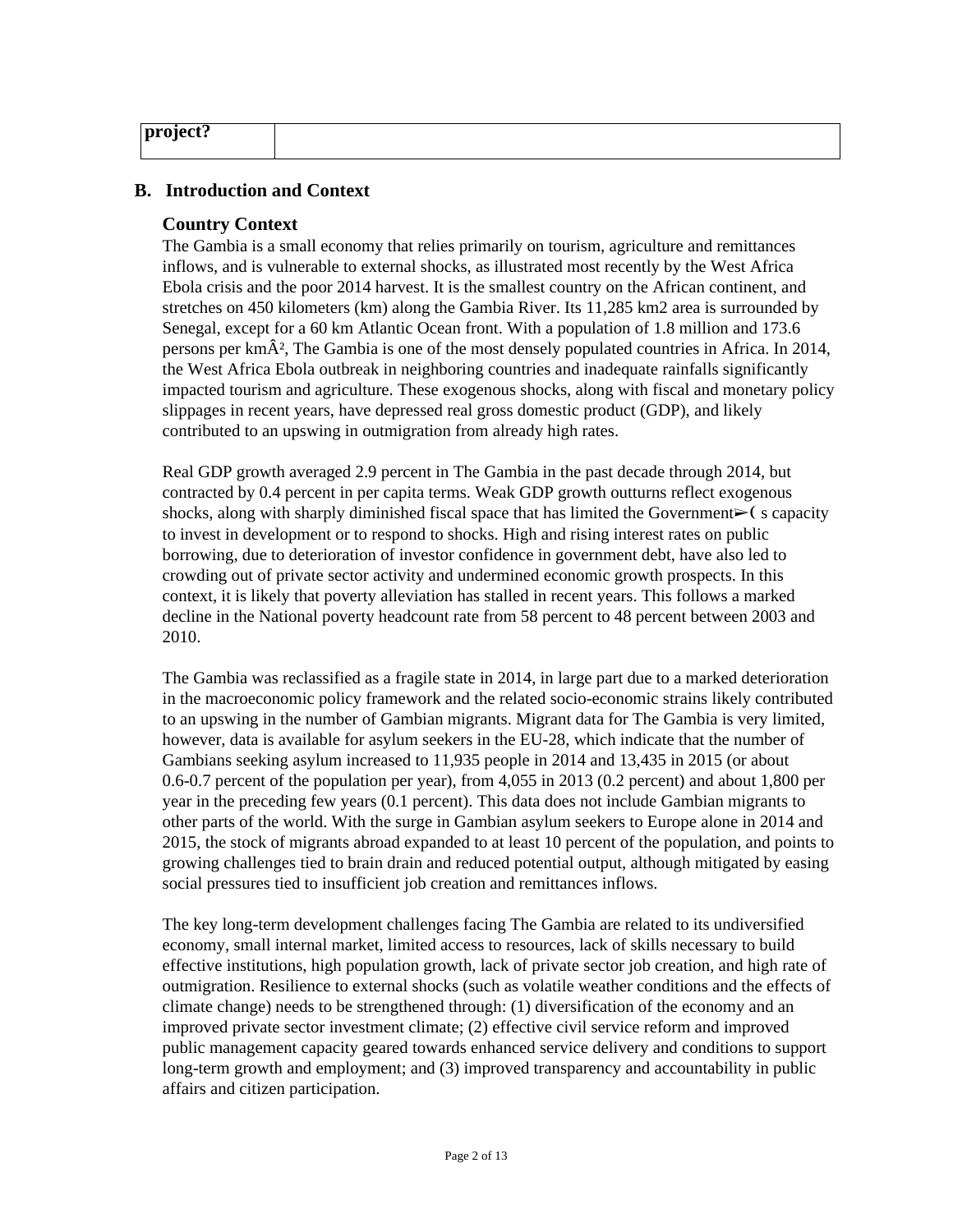Recent Macroeconomic Developments

From 2010 through 2014, real GDP growth averaged 2.7 percent and shrank by an average of 0.5 percent in per capita terms, in part reflecting the severe Sahelian drought that contributed to a 4.3 percent contraction in GDP in 2011. The combined effects of the decline in agricultural production during the 2014/2015 harvest, due to poor rains in 2014, and a sharp decline in tourist arrivals during the 2014/2015 tourist season, due to the 2014 Ebola outbreak in neighboring countries, have adversely affected the key drivers of growth in 2014 and 2015. Initial official estimates indicate real GDP expanded by 4.7 percent in 2015 from 0.9 percent in 2014, led by rebounds in tourism and agriculture. However, more recent sectoral data for 2015 indicate that tourist arrivals contracted by 14 percent, below the 9 percent decline in 2014, and agricultural production posted a modest rebound in 2015. Along with a decline in private credit in 2015, these factors point to a contraction in real GDP, which the World Bank estimates at minus 2.5 percent.

Fiscal strains have mounted substantially in recent years, largely due to slippages that have led to a significant build-up of public sector debt. The fiscal deficit averaged 11 percent as a share of GDP from 2013 through 2015, contributing to a rise in public sector debt to 108 percent of GDP in 2015 from 83.3 percent in 2013. Heavy reliance on costly domestic markets has contributed to rising debt service. Interest payments increased from 25 percent of revenues in 2013 to 40 percent in 2015 and are projected to reach nearly 50 percent in 2016. Contingent liabilities that the Government had to cover reached 5 percent of GDP in 2014 (including for the National Water & Electricity Company/NAWEC) are also a contributing factor. Further, the Government was called upon to cover foreign payment obligations for SOEs in late 2015 and early 2016, which are estimated at a cumulative 2 percent of GDP. The fiscal deficit for 2016 is projected at 9.5 percent of GDP, and net domestic borrowing is projected to rise by a further 8.5 percentage points as a share of GDP, adding further strains to government finances.

Exchange rate policies that sharply overvalued the Gambian Dalasi (GMD) have also contributed to financial strains and accelerated balance of payments imbalances. Central Bank official foreign reserves have declined significantly, due to the periodic imposition of currency controls since 2013, with overvaluation against the US-dollar as high as 30 percent over pre-peg marketdetermined rates. The controls have constrained the availability of foreign exchange, discouraged private investment, and strained the capacity of the authorities to service public sector debt. The currency controls were officially lifted in January 2016, which should facilitate a rebuilding of reserves over time, however, there are other administrative current controls in place, including shipment controls on US\$, Pound-Sterling and Euros, which could pose ongoing challenges.

The reversal of the exchange rate directive alone, at this point, is unlikely to be sufficient to address mounting Government imbalances. There are substantial fiscal strains that will be hard to reverse without deep expenditure retrenchment: (i) in 2016, a close to 50 percent of revenues are projected to be absorbed by interest payments on debt, with the balance of revenues primarily absorbed by expanding civil service pay and current expenditures; (ii) public debt is high and rising, and about half is held by domestic banks in short-term maturities that are being rolled over at increasingly higher interest rates; (iii) net domestic borrowing is projected to reach 8 percent of GDP in 2016, assuming no additional financial support is required by SOEs (as was the case in 2014, and to a lesser extent in 2015); and, (iv) the banking system is heavily exposed to public debt (with government treasury securities accounting for over half of their assets).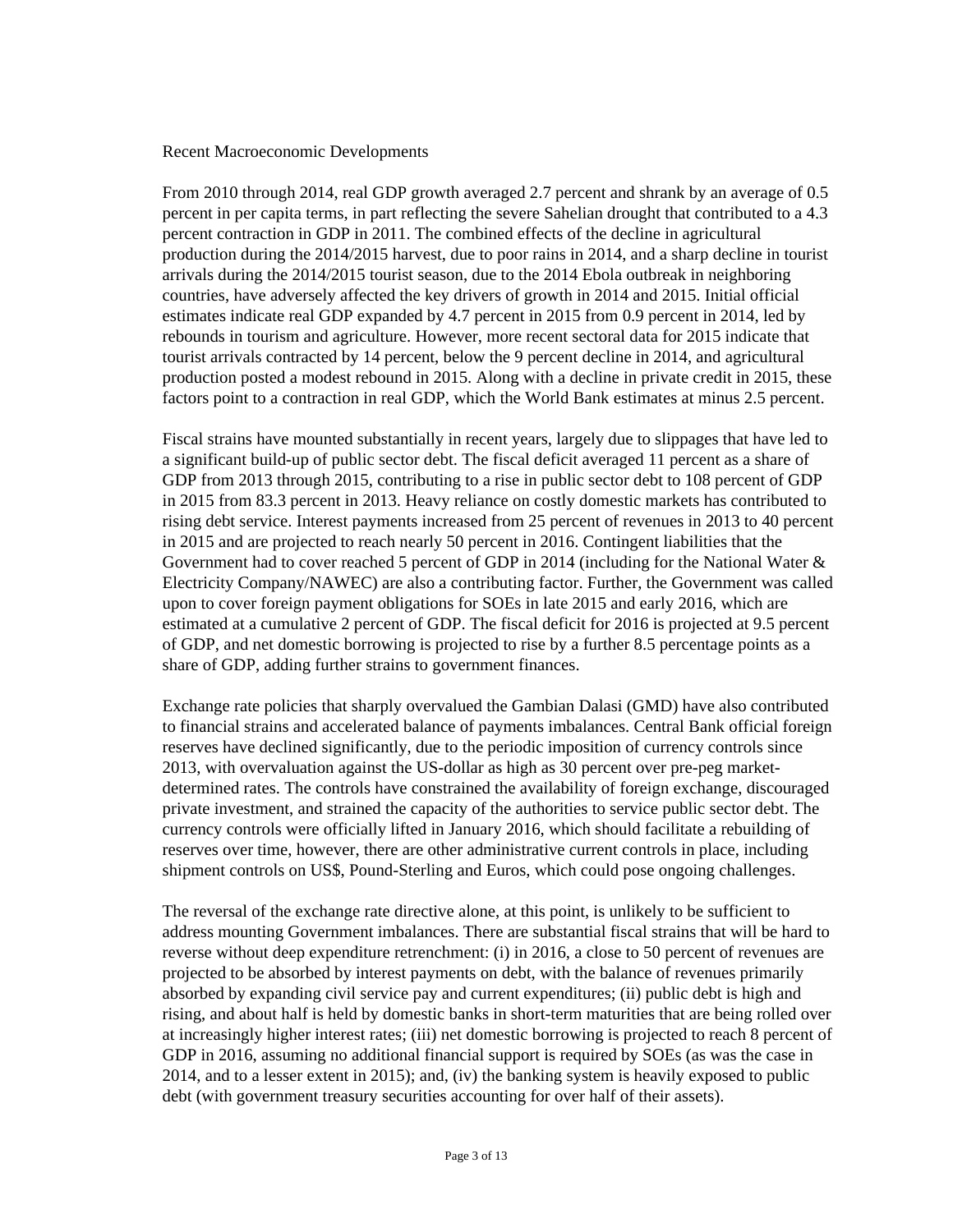#### **Sectoral and institutional Context**

Public Financial Management

Public financial management (PFM) has been improving in recent years and the proposed AF2 is designed to complement ongoing reform activities. In 2006, the GoTG started to implement the IFMIS using their own resources. IFMIS became operational in 2007 at the Ministry of Finance and Economic Affairs (MoFEA) and gradually expanded until 2011 to central government entities to support core budget preparation (consolidation), execution and reporting functions. The Bank funded IFMIS project and its AF1 have been supporting the implementation of the IFMIS since 2010. The 2014 Public Expenditure and Financial Accountability (PEFA) Assessment report and the evaluation of the PFM Strategy 2010-2014 underscored some of the most recent reform achievements:

(a) The improvement of the legal and institutional framework underpinning PFM, including: (i) the Gambia Budget Management and Accountability Act of 2004 was amended and renamed as the Public Finance Act of 2014, which incorporates recent developments in accounting and management information systems, internal audit reforms, debt management operation, and strengthening the mandate of the Accountant General $\triangleright$  (s Department; (ii) the Public Procurement Act was enacted in 2014, with a view to separating ex-post and ex-ante functions in procurement; (iii) work is at an advanced stage for the enactment of a new National Audit Act which would strengthen oversight responsibilities of the National Audit Office (NAO) and help in fulfilling its mandate; (iv) the citizen $\geq$  (s budget was introduced in 2014 to facilitate a clearer understanding of the GoTG budgetary process to the public. (v) a comprehensive PPP program, and setting up (February 2014) a Directorate of Public Private Partnership (DPPP) under the MoFEA in line with past privatization initiatives. PPP has been motivated by the desire to improve the efficiency and quality of public services and infrastructure. The DPPP is set up to further drive and promote the development of Government $\triangleright$  (s PPP Program.

(b) Roll-out of the Integrated Financial Management Information System (IFMIS). The IFMIS is an integral part of Government➢❨ s accountability and resource allocation process. The IFMIS has been rolled-out to all Ministries, Departments and Agencies (MDAs) and piloted in four self-accounting projects during 2007-2011, and upgraded from Epicor 7.3.5 to Epicor 9.0.5 during AF1 activities (2012-2014) to support web-based operations and enable possible future expansion to regional offices and foreign missions abroad. An interface with the Commonwealth Secretariat/Debt Recording and Management System (CSDRMS) was created to facilitate recording of external debt data, and consolidation with domestic debt records collected from the Central Bank of Gambia (CBG). The IFMIS is also interfaced with the  $CBG \rightarrow$  (s banking module (T-24) for online access to all government bank accounts, as well as providing online monitoring of account balances. These interfaces have facilitated the reconciliation of government accounts and the preparation of government financial statements thereby helping to smoothen the budget preparatory process. The AF2 will support the connection between IFMIS and HR management and payroll and improve the debt management systems. By improving HR policies and administration, the debt management system, and SOE governance the Government would be in a better place to address the root causes of fiscal imbalances.

(c) An internal Audit Unit was established in 2011 to help strengthen internal controls in MDAs. The Unit has been transformed into a Directorate with plans to roll out its functions to all MDAs in the long run. Part of its mandate is to undertake accounting, asset and procurement audits on government institutions, with significant progress being registered in all these relevant areas (an audit charter is already available). At least 31 audits were undertaken and completed by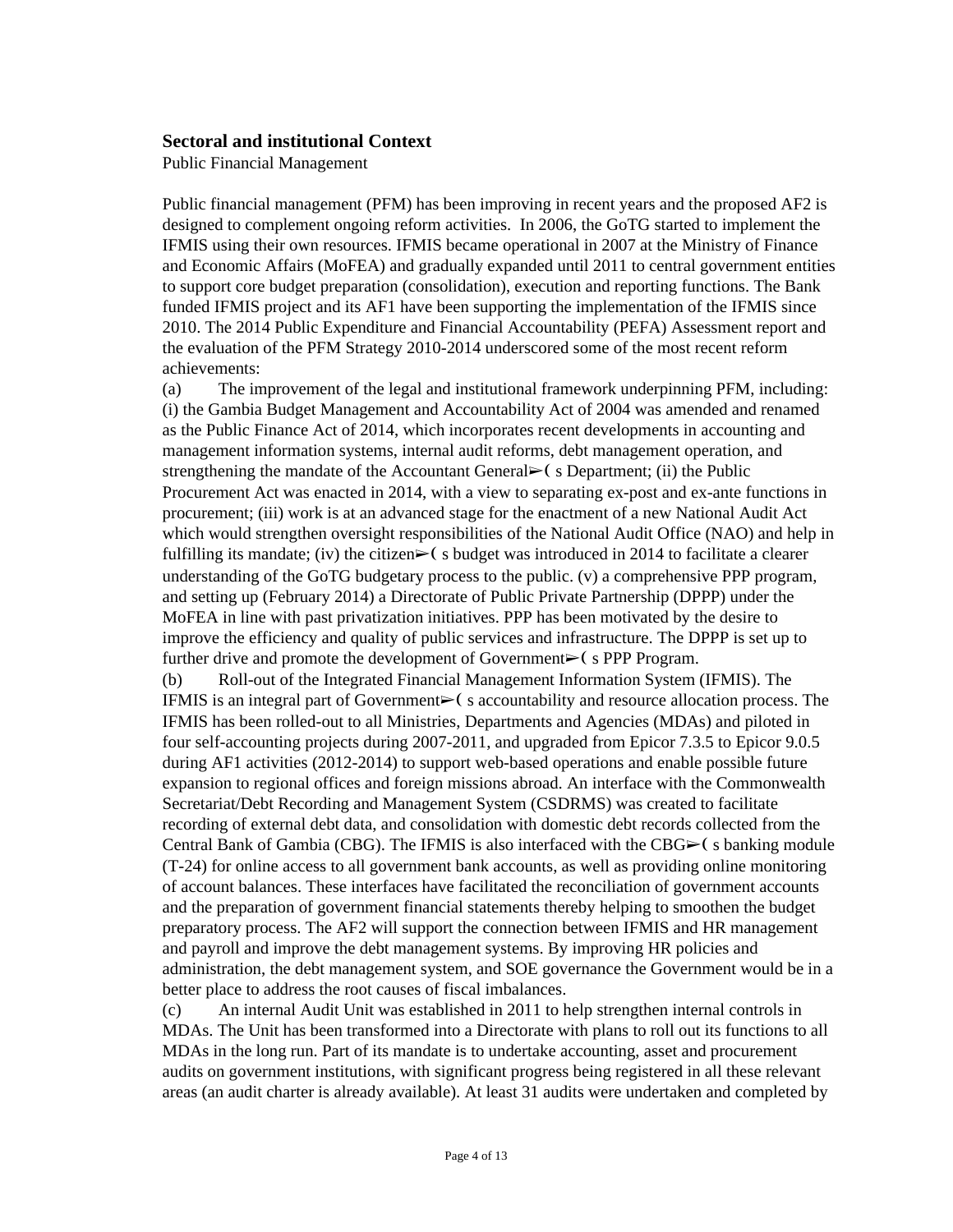the Directorate in 2015.

(d) External audit and oversight capacity has been strengthened. The National Audit Bil l was submitted to Cabinet level and it is awaiting approval. The Bill will help to strengthen the National Audit Office $\geq$ ( s (NAO) mandate and to include performance or value for money audits. Audit reports for 2013 have been prepared and findings submitted to the National Assembly for scrutiny. The NAO still has space constraints and capacity building of its human resources is also required.

(e) A Medium-term Expenditure Framework (MTEF) was introduced in 2013 to drive GoTG► (sefforts in meeting its medium-term objectives (Program for Accelerated Growth and Employment/PAGE). Planners have been placed within MDAs with the purpose of helping the MDAs to link national development plan and policies, through sector strategic plans, to the annual budget - improving policy formulation and setting expenditure targets within ceilings for the two outer years in line with the PAGE. There are also plans to rollout the MTEF to all MDAs by 2016 in the hope that this will aid in the budget preparatory process (multi-year budget preparation is not supported by IFMIS yet). At the moment, the MTEF is implemented in two of the MDAs (MoFEA & Ministry of Basic and Secondary Education/MoBSE), and 68 percent of MDAs have completed their strategic plans. A taskforce was also set-up to oversee the implementation of the MTEF.

(f) Introduction of the new Public Procurement Act (PPA) of 2014. The act has separated exante and ex-post (oversight  $\&$  on-the-job) responsibilities in procurement. The introduction of a procurement cadre in the civil service has been advanced and the Head of procurement has been appointed. The Major Tender Board has been revitalized and a board secretary appointed.

Human Resources Management and Pay Reform

The Gambian civil service has limited professional and managerial capacity, though there is evidence of gradual progress. In 2007, there were only 3,083 civil servants employed in the professional and managerial grades (grades 7-12), around a quarter of the workforce. Today, there are 5,819 employed in the same grades, representing 29 percent of the central government workforce. The overall size of the civil service is relatively small; at 19,750 in 2015, it is equivalent to one percent of the population. In contrast, employment in the uniformed services is very high at 15,375. Civilian employment has grown much more

No strategic or systematic human resource planning is currently taking place; requirements are adjusted incrementally in an upward direction each year. Available data on vacancies show that most MDAs have vacant positions in excess of 10 percent, and some have vacancies of over 20 percent. Rather than reflecting genuine shortages, these vacancy figures are largely because established posts have not been reviewed for several years. In contrast to the vacancy situation, three MDAs (Office of the President, Ministry of Education and Ministry of Health and Social Welfare) are significantly overstaffed in relation to the number of established posts. In the case of the Ministry of Education, this may reflect the hiring of unqualified teachers. Regardless of the reasons, this high volume of overstaffing illustrates that the number of established posts is not used to control recruitment.

The reluctance of the Government to reform civil service pay arrangements since 2007 has undermined the motivation and morale of public servants, and it is creating difficulties in attracting and retaining key professionals. There are a number of issues which need to be addressed urgently, including: (a) the progressive reduction in real pay levels because of the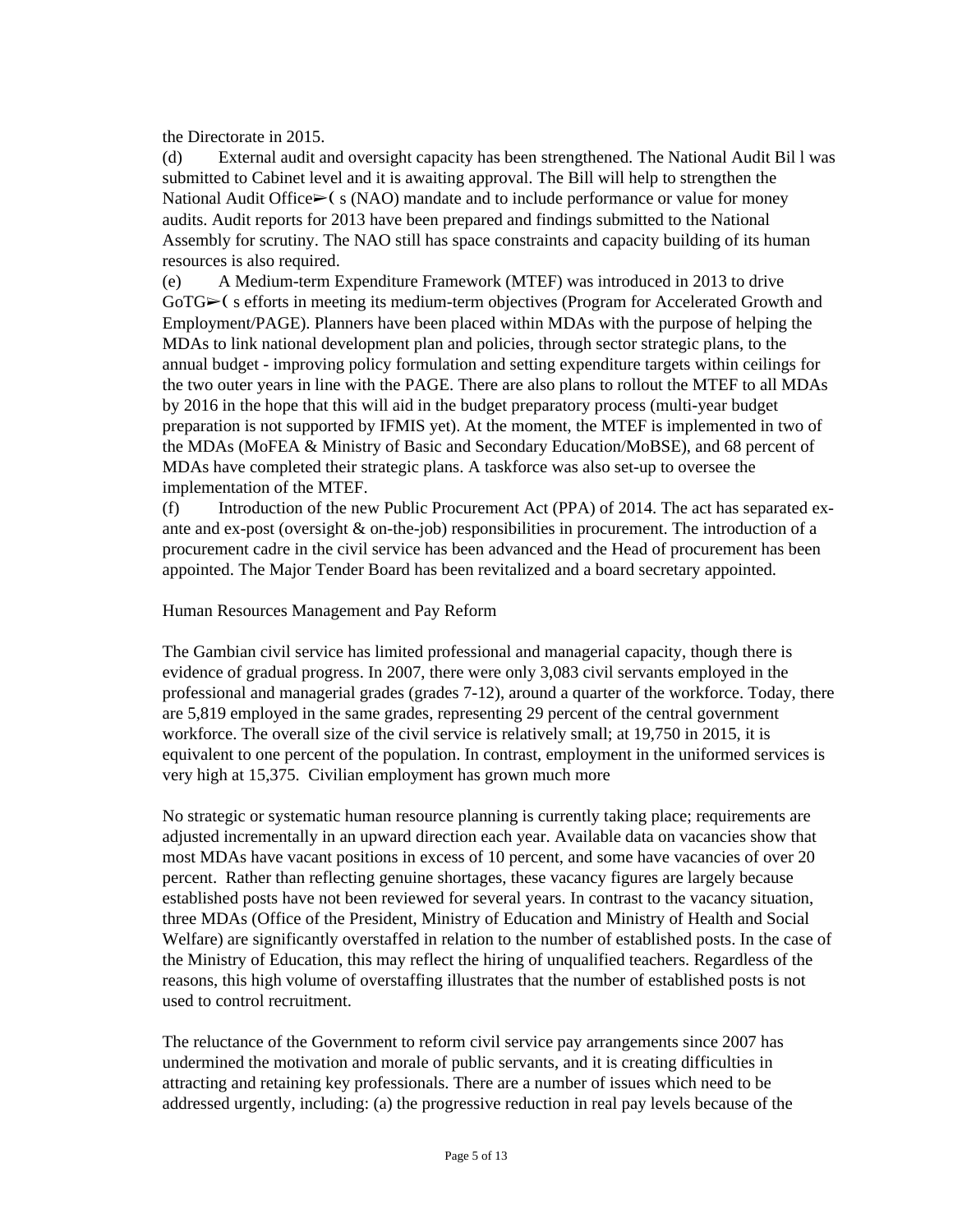failure to adjust nominal salaries in line with inflation over many years; (b) the large number of permanent allowances, about 30 remunerative allowances, which were budgeted at around 50 percent of the wage bill in 2014 and are not taken into account for the termination of pension benefits; (c) other allowances (e.g. travel allowances) included in the  $\blacktriangleright$  (goods and services $\blacktriangleright$  ( budget which are used as salary supplements to compensate for low salaries; and (d) limited scope for salary progression because there are too many grades and salary scales do not overlap.

A new grading structure was proposed in the 2014 study on pay review and, once approved, all civil service jobs will need to be evaluated and assigned to the appropriate grade. A new salary structure that consolidates the majority of allowances will then need to be developed. A Personnel Management Office (PMO) job evaluation team has been trained and a sample of 184 jobs were evaluated. In addition, the PMO submitted a Cabinet Memorandum in August 2014 to obtain government approval for the development of a civil service pay policy and the adoption of the proposed job evaluation scheme. The AF2 project will support the implementation of a full job evaluation grading exercise.

Securing sufficient fiscal space to implement the new salary structure will be challenging, given the high fiscal burden of government debt. On average, in the period 2012-2015, the regular numbers in civil service payroll have risen by about 69 percent, or about 14 percent per annum . Despite the high level of employment in the uniformed services, the overall size of the public service wage bill remains relatively low.

The Civil Service Pension Scheme (CSPS) is unfunded (financed by annual appropriations) and non-contributory (employees make no contribution). At the same time the level of pensions is quite low. This is mainly because pensionable pay is calculated on base salary, which is low in absolute terms and significantly lower than gross salary, which includes allowances. There is also a growing concern over the accrued liability of approximately 2.2 billion Gambian Dalasi (US \$5.5 million equivalent) to pay existing pensions. Payments by the Government, based on the current scheme design, are projected to rise from around 9 percent of public service salaries to around 15 percent in the long term, and further, to 24 percent if the CSPS is applied on the basis of gross salary to compensate for this liability.

To address these issues, the PMO prepared a Cabinet Memorandum following consultation with MoFEA and the Ministry of Justice. The approved 2014 Cabinet Memorandum proposed: (a) an amendment to the Pensions Act of 1950; (b) a 5 percent employee salary contribution; (c) calculation of pension to be based on gross instead of base salary; (d) refund of contributions plus interest to employees who leave the service before the age of 45 and/or do not fulfill the 10-year minimum service criteria; and (e) the establishment of a Pension Coordination Unit at the Accountant General $\triangleright$  (s Department. The AF2 will support these reforms with technical assistance to prepare draft legislation and a financially sustainable proposal. **Statistics** 

There is significant scope for improvement of the reliability of national statistics to inform timely development policy interventions. The Gambia Bureau of Statistics (GBoS) was created in 2005 by the Statistics Act after the Central Statistics Department (CSD) had declined to a stage where it was no longer providing an effective service to Government, development partners and other users of statistics. The principal causes of the  $CSD\succ$  (s deterioration were the lack of sufficient funding to implement statistics projects based on appropriate strategic planning, as well as its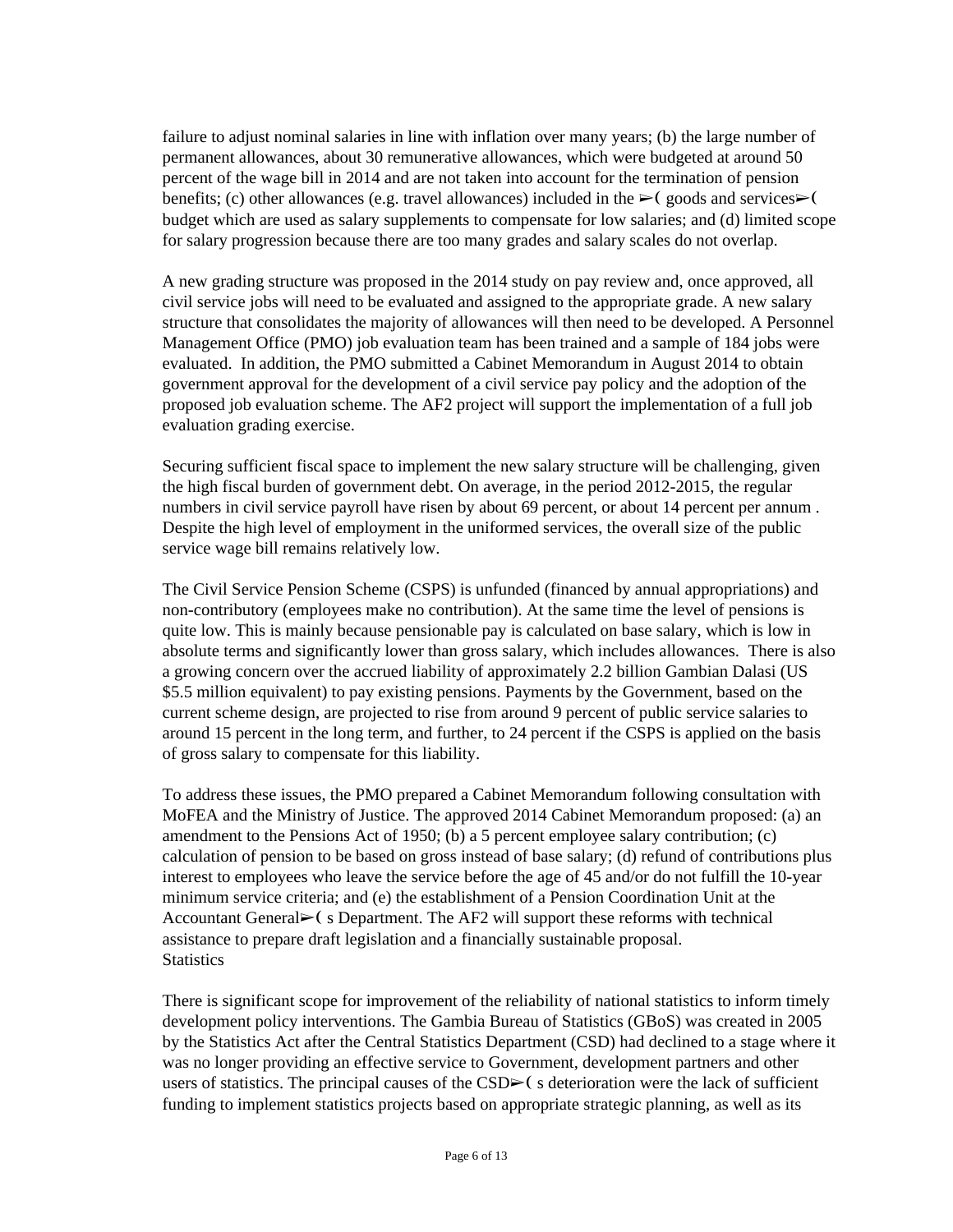complete inability to attract and retain qualified personnel. The GBoS has the mandate of producing, analyzing and disseminating quality and timely official statistics to guide the elaboration, monitoring and evaluation of national policies and program for sustainable development and coordinate the National Statistical System (NSS).

Official statistics are derived from statistical operations such as censuses, household or economic surveys, and administrative records. As a result of the transformation process, a number of national surveys were conducted, such as the economic census (2004) and the Integrated Household Survey (IHS 2003/2004). Based on the results of these surveys, GBoS has developed a number of economic statistics series such as the Consumer Price Index (CPI), the GDP benchmark and series, and the Producer Price Index (PPI). In 2013 the General Population and Housing Census was conducted, as well as other national surveys such as the first Demographic and Health Survey (DHS 2013), the Labor Force Survey 2012, the second Integrated Household Survey (IHS 2010), etc. in order to continuously try to provide users with better statistics for better planning, policy formulation and monitoring, and decision-making.

In order to upgrade the quality of statistics to international standards, the GoTG, with support from the IFMIS project, embarked on the second Economic Census and the Business Establishment Survey (2014/15), adopting the recommended International Standards Industrial Classification (ISIC Rev.4). This project also financed the recruitment of a Technical Advisor (TA) to the Statistician General of GBoS for two years (September 2014 - 2016) to support the development of key statistics projects. The third Integrated Household Survey (IHS 2015/16) is ongoing and will provide baseline indicators, including poverty profile, for the formulation of the National Development Plan (NDP 2017-2020), as well as evaluation indicators for the PAGE 2011-2016 implementation. The statistical development momentum generated by the GBoS needs to be maintained for a better result-based policy formulation and decision-making. In this regard, AF2 will focus on IHS2015/16 data analysis and surveys planning, improving data dissemination and improving the  $GBoS$  (development management.

#### State-Owned Enterprise Reform

There are 13 commercial SOEs in The Gambia and they are present throughout the economy. Until recently, there was little focus on SOE reform or on the monitoring of the performance of this sector. However, SOE outcomes have deteriorated markedly in recent years, leading to rising fiscal pressures along with growing public finance risks tied to increased SOE debt guarantees. These risks became manifest as the SOE burden on the national budget reached crisis levels in 2014, when the largest SOEs were unable to service their debts, and the Government had to meet their external financing requirements equivalent to 5.0 percent of GDP. SOE tax and other payments arrears also reached unacceptable levels, with tax arrears reaching the equivalent to 4.3 percent of GDP at the end of 2014 (latest available). Financial problems experienced by the National Water and Electricity Company (NAWEC), the mobile and fixed-line telephone operators (GAMCEL/GAMTEL), and the National Food Security Processing and Marketing Corporation (formerly Gambia Groundnut Corporation (GGC)) are particularly challenging and have serious macroeconomic and fiscal implications.

Recent analytical work carried out by the Bank confirms that the SOE sector has been in a deep crisis since 2010. Urgent action is needed, given the high and rising risks to fiscal sustainability and economic growth. The SOEs $\geq$  net worth halved between 2010 and 2013, reflecting rising losses (despite higher turnover) and payments arrears became sharply elevated. This ultimately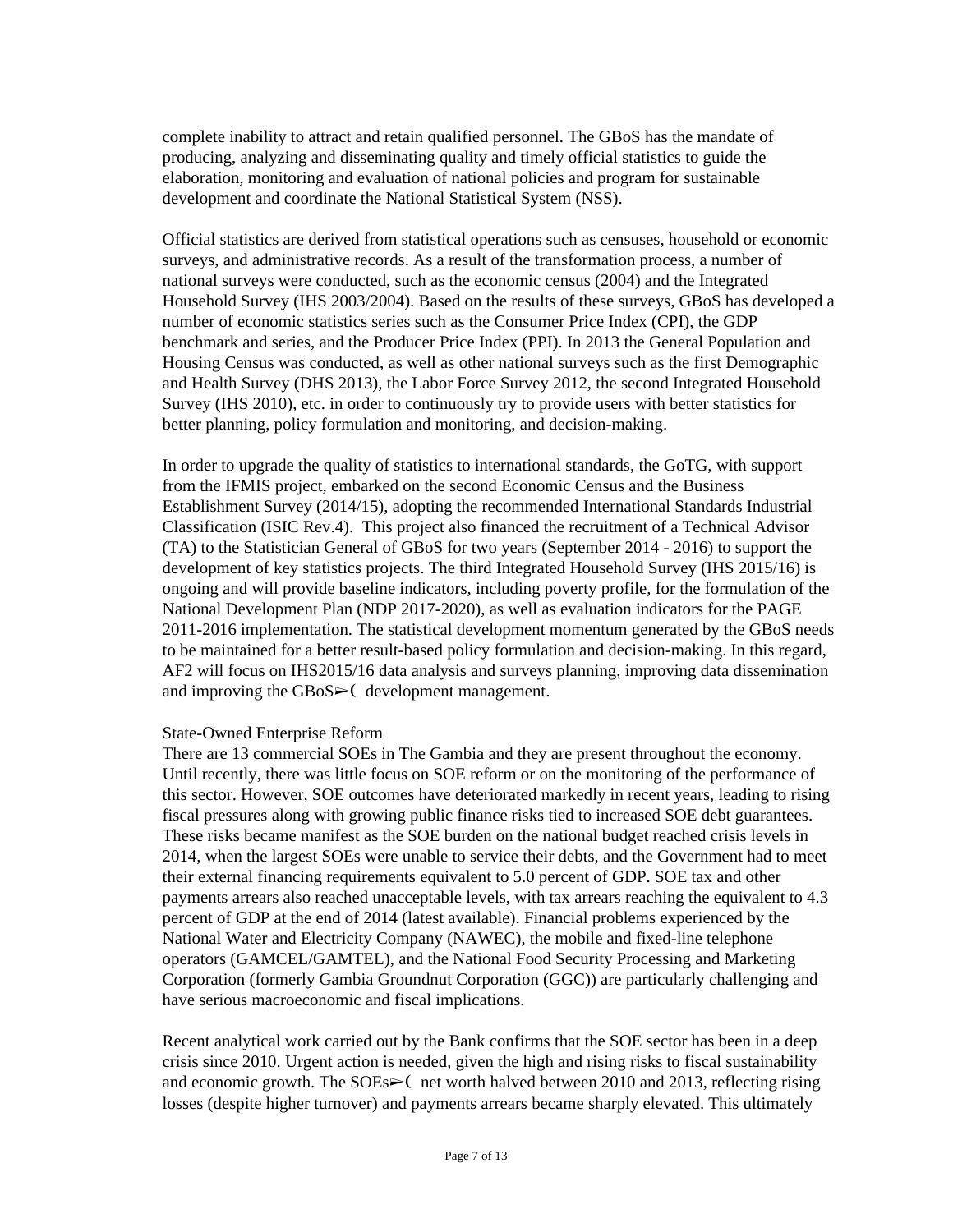contributed to the fiscal deficit expanding from 8.8 percent to 14 percent of GDP in 2014, of which 5 percentage points corresponded to SOE external obligations endorsed by the GoTG. Further, despite the Government $\triangleright$  s and SOE $\triangleright$  s declining capacity to service debt, SOE debt guaranteed by the state has surged. This resulted in a growing SOE burden on public finances and the economy, underperformance in terms of the quality of services delivered to the public, and an incipient breakdown in financial discipline.

The Government has acknowledged the SOE crisis and introduced initial response measures within the largest SOEs. It has also taken initial steps to improve sector oversight and stated its intention to embark on a major program of SOE reform, reflecting a more conducive policy environment. In particular, the 2014 crisis prompted the GoTG to transfer, in early 2015, the responsibility for monitoring SOE performance to the recently created Directorate of Public Private Partnerships (DPPP) of the MoFEA. In February 2016, the Cabinet reviewed a policy note on SOE reform and strongly endorsed its policy recommendations. This endorsement provides the policy platform for the proposed AF2 to provide effective technical assistance in this area.

Most SOEs, including profitable ones, have been building up substantial tax payments arrears since 2010, which is also increasingly weighing on The Gambia $\triangleright$  (s fiscal performance. Sector tax arrears increased from 2.9 percent of revenues, excluding grants (GMD 114 million) at the end of 2010 to 21.3 percent of revenue (GMD 1.4 billion) at the end of 2014 (latest available). Further, despite measures taken in response by the Government, tax arrears have accumulated again in 2015. This includes arrears by profitable SOEs.

Concurrently, tax receipts from SOEs have declined, while the Government has granted SOEs large import duty tax waivers, further straining the Government $\triangleright$  (s fiscal position. SOE tax receipts essentially halved from a recent peak equivalent to 5.5 percent of total tax receipts, excluding grants in 2012 to 2.1 percent in 2014. The SOEs received import duty tax waivers from 2012 through 2014 equivalent to a per annum average of 4.8 percent of tax receipts, excluding grants. The cumulative value of import duty waivers for SOEs since 2010 through 2014 equals 18.2 percent of total tax receipts in 2014, and nearly matches the SOE tax arrears as of end-2014 (21.3 percent).

SOE external contingent liabilities (SOE external debt incurred on behalf of the SOEs by the state) increased from GMD 1.7 billion, the equivalent of 6.4 percent of GDP in 2010, to GMD 4.3 billion, 12.5 percent of GDP in 2014. Total SOE liabilities (including those guaranteed by the state) increased from 28.5 percent of GDP in 2010 to 41.5 percent in 2013. In addition to the growing actual and contingent burden of SOEs on public finances, the quality of their public services has been getting worse. For example, only around two thirds of the installed power generation capacity in the greater Banjul area is actually producing electricity and there have been increasingly frequent power outages.

The reasons for the SOE losses and financial challenges vary, but there are a number of common factors: (i) lack of compensation to the SOEs for the cost of public service obligations that require them, sometimes by executive directive, to sell services or goods at prices that do not cover the costs; (ii) the build-up of account receivables for goods or services delivered, particularly to public sector customers; (iii) non-viable business models, that do not take account of changes in the markets, are inherently unable to generate revenues sufficient to cover costs, or impose a high debt service burden on the SOEs; and (iv) serious organizational, operational and managerial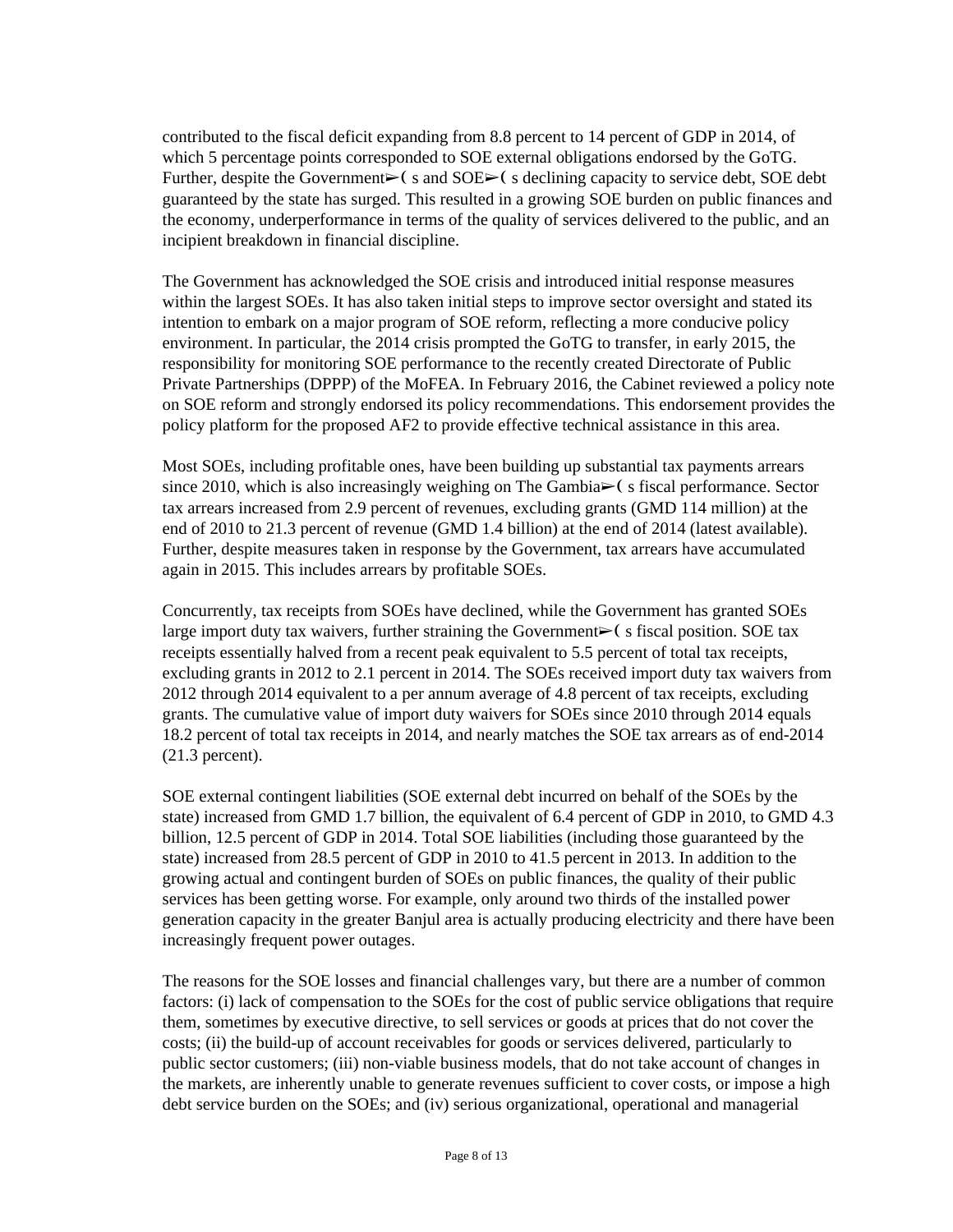inefficiencies that need to be addressed within the SOEs themselves, including an excessively large workforce and low productivity.

### **C. Proposed Development Objective(s)**

#### **Original Project Development Objective(s) - Parent**

To increase the recipient's capacity in public resource management.

#### **Key Results**

The budget execution rate is kept above 90% (excluding donor-funded projects).

Increased percentage of central government expenditure covered through IFMIS.

Government contracts are recorded and managed through IFMIS to produce reliable data on all commitments, payments and arrears.

Timely periodic publication of budget execution reports on the MoFEA web site.

GDP data regularly & publicly made available.

Timely publication of SOEs? annual financial reports and DPPP?s performance report on SOEs at MoFEA?s external website.

# **D. Project Description**

Following the satisfactory implementation of the OF and AF1 projects, the GoTG has requested AF2 in the amount of US\$5.0 million to better achieve the OF project development objectives. The requested additional IDA financing will be used to: (i) support human resources and payroll management; (ii) further strengthen national statistical capacity; and (iii) support the Government's SOE reform program. The official request of the Government was received in January 2016.

AF2 will enhance the OF and AF1 projects' impact by: (i) further strengthening statistical capacity; (ii) initiating and implementing a comprehensive SOE governance reform program; (iii) strengthening the debt management system; and (iii) helping to reform the civil service pay, pension and payroll management. It responds to the need to urgently address the recently emerged fiscal and other problems.

The proposed AF2 is fully consistent with Operational Policy Guideline OP/BP10.00 and the OPCS instructions on Additional Financing. All of the conditions for an AF are met. In particular, implementation of the OF have consistently been rated satisfactory and AF1 Moderate Satisfactory and the projects have substantially complied with the legal covenants. The AF2 also appears economically justified, given the potential positive benefits that could result from the enhancing of statistical capacity and the other proposed reforms. The proposed activities are consistent with the development objective of the OF and the new JPS, in which the AF2 is included, as discussed above. The proposed AF2 is the best option to sustain the gains made in public resource management by the OF and the AF1. In particular, the advantage of the AF2 as compared to a new operation is that it can build directly on the existing activities and implementation structure that have generated satisfactory results through OF and AF1, hereby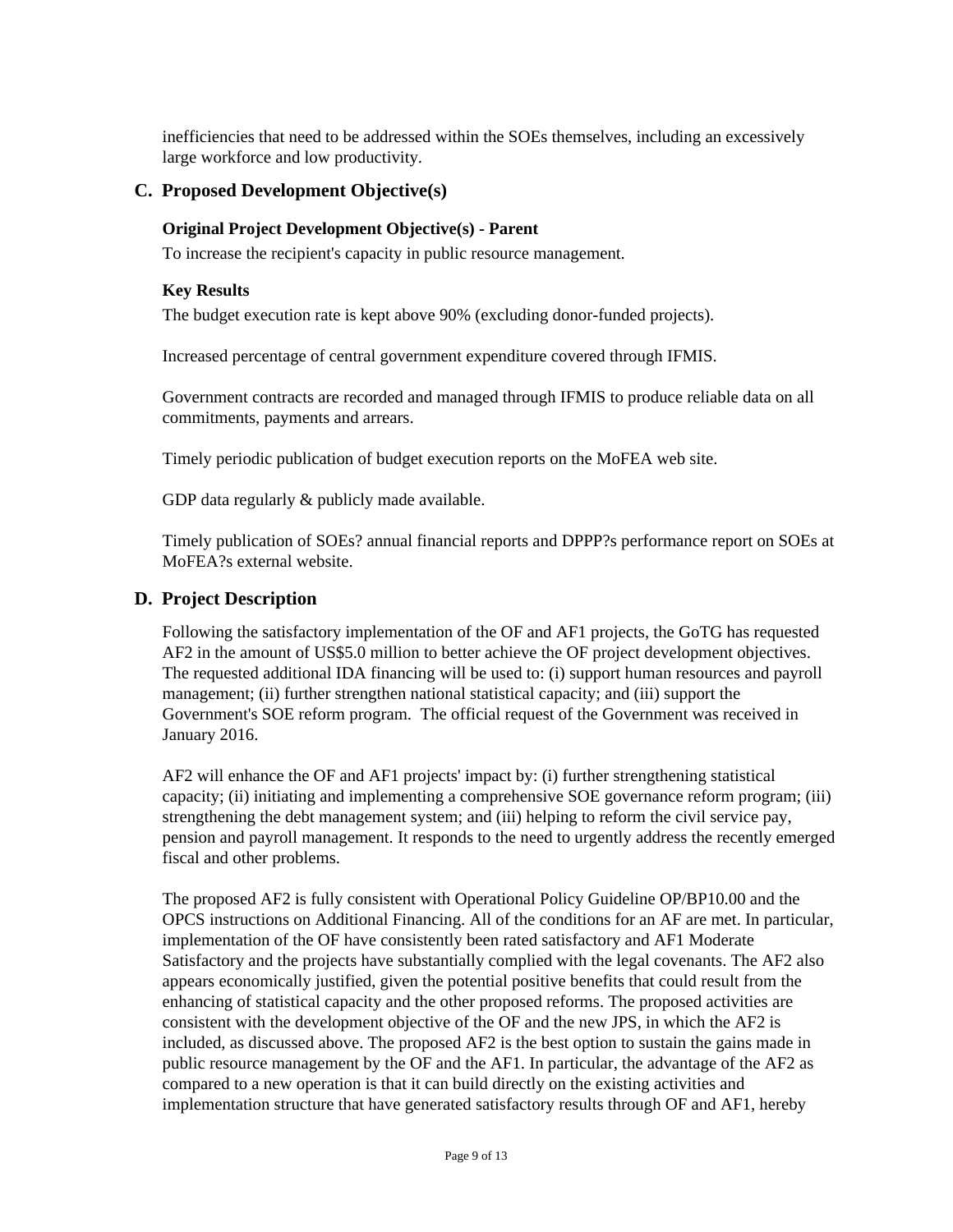maintaining the positive momentum of the results achieved to date and responding rapidly to the current urgent priorities of Government. The AF2 will be complementary to the interventions by other development partners, particularly the AfDB and IMF, and GoTG activities. As noted, the World Bank has a JPS with the AfDB, and the International Monetary Fund (IMF) has an Extended Credit Facility with The Gambia, both of which complement the proposed IFMIS AF2. Additionally, the AfDB and the IMF are coordinating on statistical capacity development activities in The Gambia, aiming to leverage the Bank?s support.

#### **Component Name**

Expansion of Component 1: Support for IFMIS Rollout, Interface and System Training **Comments (optional)**

#### **Component Name**

Expansion of Component 6: Additional Support to National Statistical Capacity Building **Comments (optional)**

#### **Component Name**

New Component 8: Support for State-owned Enterprise Reform

**Comments (optional)**

# **E. Project location and salient physical characteristics relevant to the safeguard analysis (if known)**

Project location is country wide and the main implementing agency is the Ministry of Finance and Economic Affairs.

#### **F. Environmental and Social Safeguards Specialists**

Upulee Iresha Dasanayake (AFCF1)

#### **II. Implementation**

#### **Institutional and Implementation Arrangements**

Implementation arrangements of the original IFMIS OF and AF1 will be maintained under IFMIS AF2, with the inclusion of another agencies - DPPP at the MoFEA - as the implementing agency for Component 8 - SOE reform and the PMO at MoFEA for Component 1. The existing arrangements provide for the MoFEA to be the responsible Ministry, as designated by the GoTG, and it will be responsible for oversight and project implementation support. Under AF1, additional members were added from the new beneficiaries of IFMIS AF in GBoS, NAWEC, NRS, and Ministry of Energy. The Permanent Secretary (PS) of MoFEA also chairs the IFMIS Inter-Ministerial Steering Committee, which includes representatives from several ministries and agencies, such as The Gambia Revenue Authority and the National Audit Office. Under AF2 the DPPP of MoFEA will be added as the implementing agency of Component 8. Also, a Project Implementing Committee (PIC) and a Project Coordination Unit (PCU) will be maintained within MoFEA, with responsibilities and procedures. Since both committees have been regularly meeting and well managing the project over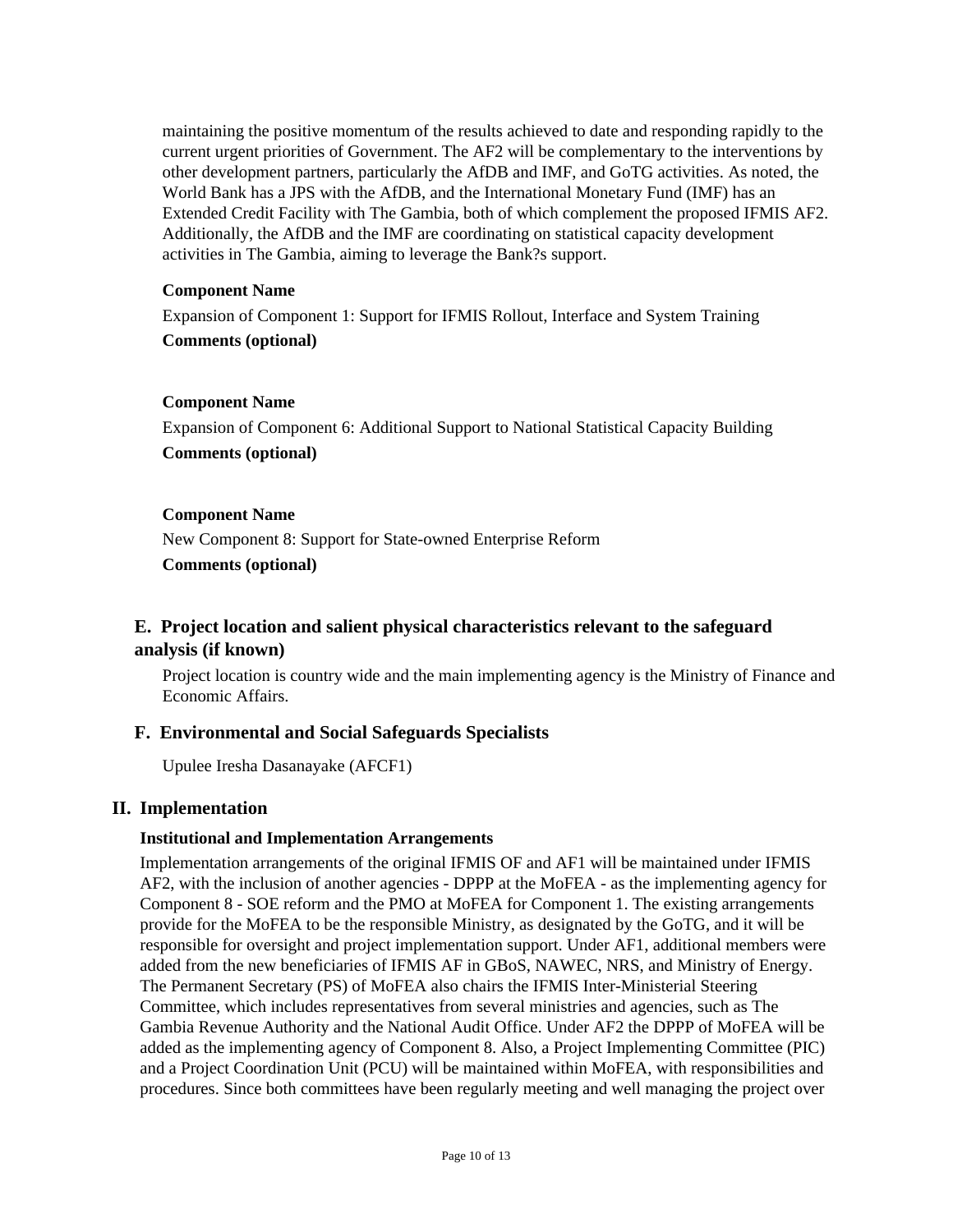the last two years to monitor the state of play of the project, these coordination mechanisms will be maintained under the AF.

| <b>Safeguard Policies</b>                         | Triggered?     | <b>Explanation (Optional)</b> |
|---------------------------------------------------|----------------|-------------------------------|
| <b>Environmental Assessment</b><br>OP/BP 4.01     | N <sub>o</sub> |                               |
| Natural Habitats OP/BP 4.04                       | N <sub>0</sub> |                               |
| Forests OP/BP 4.36                                | N <sub>o</sub> |                               |
| Pest Management OP 4.09                           | N <sub>o</sub> |                               |
| <b>Physical Cultural Resources</b><br>OP/BP 4.11  | N <sub>o</sub> |                               |
| Indigenous Peoples OP/BP<br>4.10                  | N <sub>o</sub> |                               |
| Involuntary Resettlement OP/<br>BP 4.12           | N <sub>o</sub> |                               |
| Safety of Dams OP/BP 4.37                         | N <sub>o</sub> |                               |
| Projects on International<br>Waterways OP/BP 7.50 | N <sub>o</sub> |                               |
| Projects in Disputed Areas OP/<br>BP 7.60         | No             |                               |

# **III.Safeguard Policies that might apply**

# **IV. Key Safeguard Policy Issues and Their Management**

# *A. Summary of Key Safeguard Issues*

**1. Describe any safeguard issues and impacts associated with the proposed project. Identify and describe any potential large scale, significant and/or irreversible impacts:**

The proposed AF2 to the IFMIS project does not trigger any World Bank environmental or social safeguards policies. The environmental category of the project remains C.

**2. Describe any potential indirect and/or long term impacts due to anticipated future activities in the project area:**

No such impacts are anticipated. The environmental category of the project remains C.

**3. Describe any project alternatives (if relevant) considered to help avoid or minimize adverse impacts.**

N/A

#### **4. Describe measures taken by the borrower to address safeguard policy issues. Provide an assessment of borrower capacity to plan and implement the measures described.**

The proposed AF2 to the IFMIS project does not trigger any World Bank environmental or social safeguards policies. However, there are potential social risks associated with activities supported under component 1.5-human resources and pay reforms and 1.7-eliminating ghost workers from the payroll. The borrower has an appeals process in place with Personnel Management Office (PMO) that civil servants can bring their grievances to. Information of how to access the PMO appeals process and well as the World Bank Grievance Redress Service (GRS) will be made available to all stakeholders concerned prior to the implementation of project activities.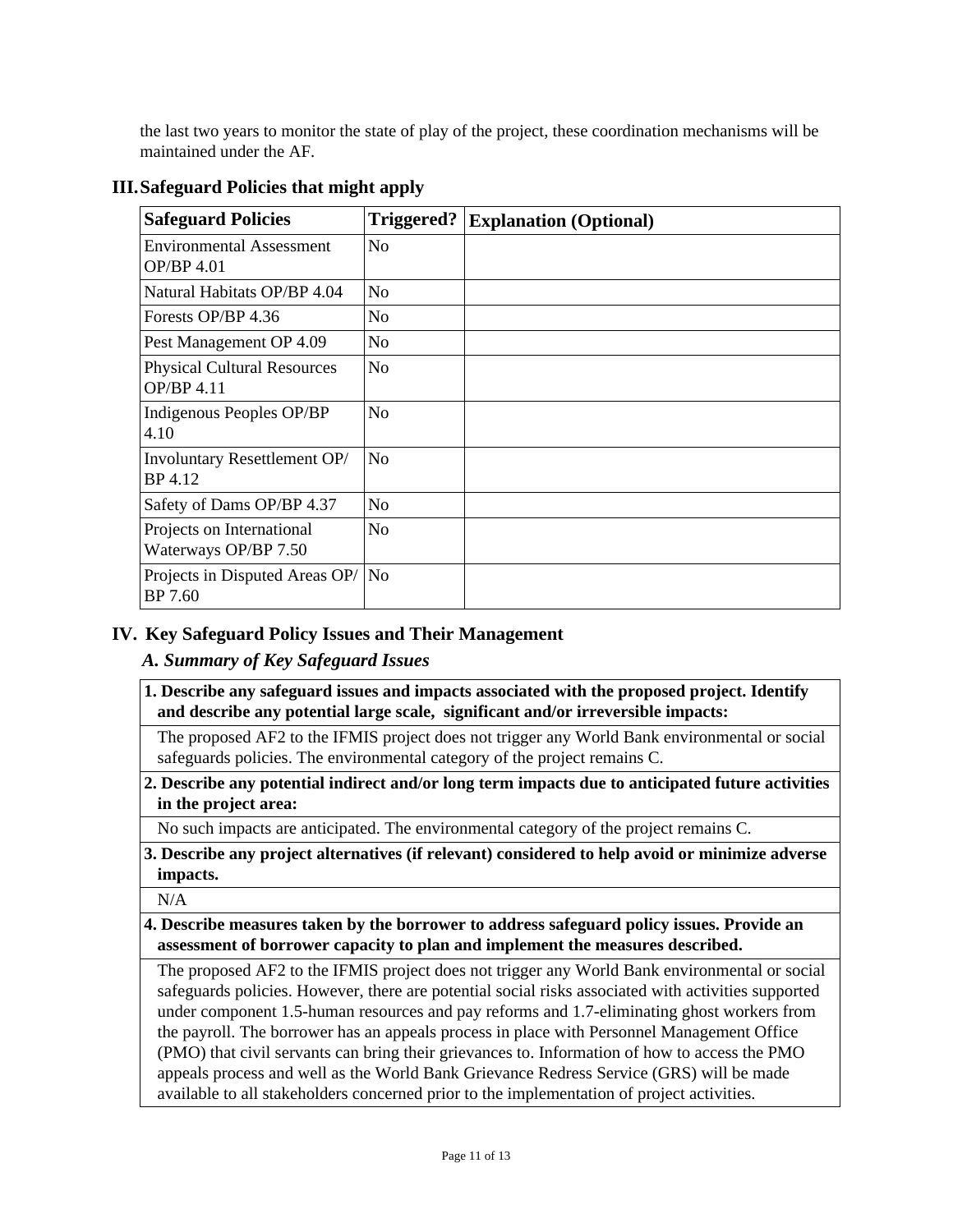**5. Identify the key stakeholders and describe the mechanisms for consultation and disclosure on safeguard policies, with an emphasis on potentially affected people.**

While the project does not trigger any World Bank environmental or social safeguards policies, certain project activities under component I carry potential social risks. To mitigate these risks, the project will follow national labor laws and apply them transparently with notices and appropriate disclosure of information made available to all stakeholders concerned, prior to the implementation of project activities. In addition, stakeholders will be provided with information on how to access Grievance Redress Services (GRS) at the Bank (World Bank GRS) and national (Personnel Management Office appeal process) levels.

# *B. Disclosure Requirements*

**If the project triggers the Pest Management and/or Physical Cultural Resources policies, the respective issues are to be addressed and disclosed as part of the Environmental Assessment/ Audit/or EMP.**

**If in-country disclosure of any of the above documents is not expected, please explain why:** Not applicable.

# *C. Compliance Monitoring Indicators at the Corporate Level*

| The World Bank Policy on Disclosure of Information                                                                                                                                 |              |             |          |
|------------------------------------------------------------------------------------------------------------------------------------------------------------------------------------|--------------|-------------|----------|
| Have relevant safeguard policies documents been sent to the<br>World Bank's Infoshop?                                                                                              |              | No $\lceil$ | NA [ X ] |
| Have relevant documents been disclosed in-country in a public<br>place in a form and language that are understandable and<br>accessible to project-affected groups and local NGOs? |              | No $\lceil$ | NA [ X ] |
| <b>All Safeguard Policies</b>                                                                                                                                                      |              |             |          |
| Have satisfactory calendar, budget and clear institutional<br>responsibilities been prepared for the implementation of<br>measures related to safeguard policies?                  | Yes $\lceil$ | No $\lceil$ | NA [ X ] |
| Have costs related to safeguard policy measures been included<br>in the project cost?                                                                                              | Yes [        | No I        | NA [ X ] |
| Does the Monitoring and Evaluation system of the project<br>include the monitoring of safeguard impacts and measures<br>related to safeguard policies?                             | Yes [        | No [        | NA [ X ] |
| Have satisfactory implementation arrangements been agreed<br>with the borrower and the same been adequately reflected in<br>the project legal documents?                           |              | No [        | NA[X]    |

#### **V. Contact point**

**World Bank**

Contact: Roberto O. Panzardi Title: Sr Public Sector Spec.

Contact: Annette I. De Kleine Feige Title: Senior Economist

#### **Borrower/Client/Recipient**